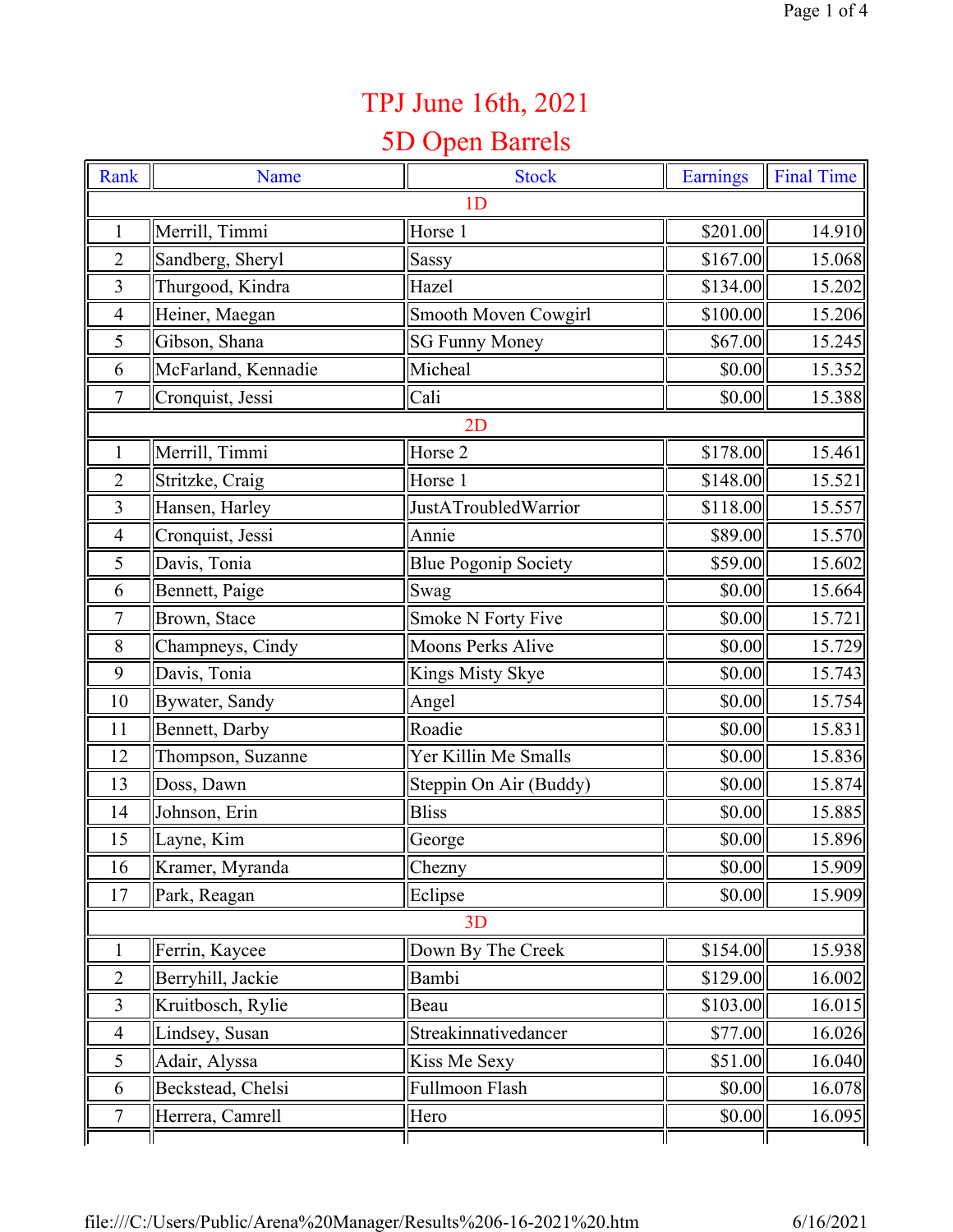| 8              | Layne, Brooke          | Louva                       | \$0.00   | 16.163 |
|----------------|------------------------|-----------------------------|----------|--------|
| 9              | Schultz, Laney         | Slim                        | \$0.00   | 16.212 |
| 10             | Henderson, Wendy       | Kas                         | \$0.00   | 16.233 |
| 11             | Sandberg, Sheryl       | Gene                        | \$0.00   | 16.272 |
| 12             | Bingham, Jerica        | Gyps                        | \$0.00   | 16.299 |
| 13             | Gross, Hadley          | One Royal Corona            | \$0.00   | 16.313 |
| 14             | Thornock, Karsen       | <b>Smoke N Print</b>        | \$0.00   | 16.316 |
| 15             | Hall, Sue              | Whiz                        | \$0.00   | 16.338 |
| 16             | Lindsey, Susan         | Midnite                     | \$0.00   | 16.385 |
| 17             | Hunziker, Lisa         | Lu Lu                       | \$0.00   | 16.393 |
|                |                        | 4 <sub>D</sub>              |          |        |
| $\mathbf{1}$   | Williams, Debbie       | Sonny                       | \$131.00 | 16.424 |
| $\overline{2}$ | Slosar, Hadlee         | Fireball                    | \$109.00 | 16.445 |
| 3              | Call, Shalae           | <b>LMP</b> Roan Scarlet     | \$87.00  | 16.481 |
| 4              | Gruber, Crystal        | $2 - 4 - 8$                 | \$55.00  | 16.525 |
| 5              | Dahle, Pat             | Picos Peppered Lad          | \$55.00  | 16.525 |
| 6              | Nelson, Kelli          | Africa                      | \$0.00   | 16.560 |
| $\overline{7}$ | Kimball, Sheryl        | Sunny                       | \$0.00   | 16.640 |
| 8              | Hollingsworth, Mekelle | Lola B                      | \$0.00   | 16.643 |
| 9              | Wayment, Cinda         | <b>Ricky Bobby</b>          | \$0.00   | 16.671 |
| 10             | Johnson, Payton        | Gus                         | \$0.00   | 16.699 |
| 11             | Merrill, Timmi         | Horse 3                     | \$0.00   | 16.753 |
| 12             | Carrigan, Tana         | <b>BCK Guys Fast Bandit</b> | \$0.00   | 16.767 |
| 13             | Butler, Mindee         | Tuffy                       | \$0.00   | 16.779 |
| 14             | Siddoway, Haylee       | Roanie                      | \$0.00   | 16.794 |
| 15             | Johnson, Erin          | Fuegos Oakley Frost         | \$0.00   | 16.862 |
| 16             | Hollingsworth, Lee     | Swab A Wrangler             | \$0.00   | 16.867 |
| 17             | Olsen, Jamie           | Champ                       | \$0.00   | 16.870 |
| 18             | Glover, Kaycie         | Sheza Fancy Karma           | \$0.00   | 16.881 |
| 19             | Thompson, Tara         | Cats Little Louie           | \$0.00   | 16.901 |
| 5D             |                        |                             |          |        |
| 1              | Berry, Kelsey Jo       |                             | \$108.00 | 16.918 |
| $\overline{2}$ | Gruber, Candace        | Dollar                      | \$90.00  | 16.966 |
| 3              | Howell, Emma           | Rita                        | \$72.00  | 17.011 |
| 4              | Woodie, Jennifer       | Termite                     | \$54.00  | 17.029 |
| 5              | Ferrin, Brandie        | Ikes Ocean                  | \$36.00  | 17.080 |
| 6              | Thurgood, Tara         | Jane                        | \$0.00   | 17.223 |
| 7              | Hayden, Meghan         | Aspen                       | \$0.00   | 17.245 |
|                |                        |                             |          |        |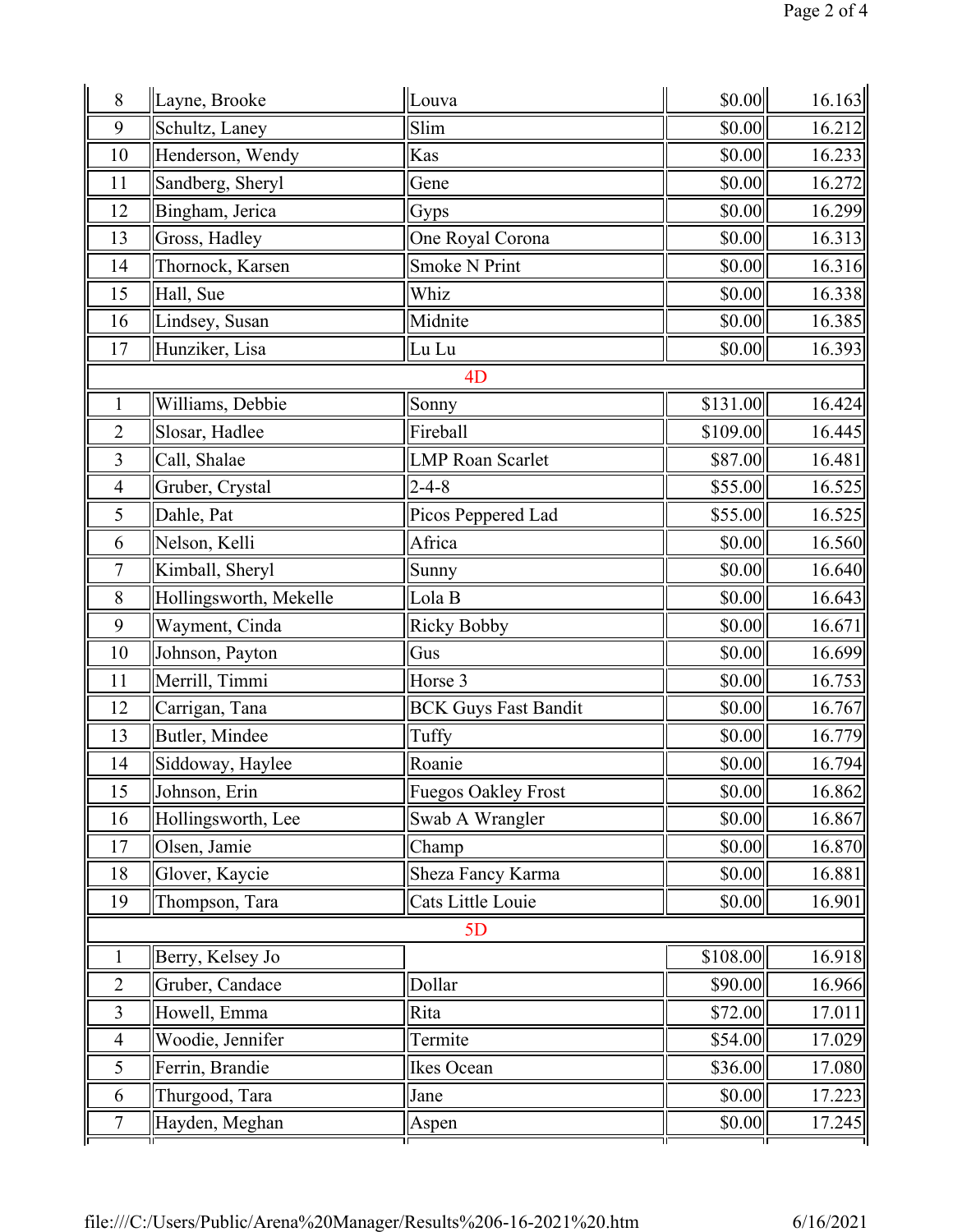| 8                | Gruber, Candace         | Copper                      | \$0.00 | 17.263  |
|------------------|-------------------------|-----------------------------|--------|---------|
| 9                | Thornock, Tiffany       | Waylon                      | \$0.00 | 17.276  |
| 10               | Phillips, Kelsey        | Easter                      | \$0.00 | 17.284  |
| 11               | Kruitbosch, Deana       | Trapper                     | \$0.00 | 17.315  |
| 12               | Monson, Shay            | Miss Kay                    | \$0.00 | 17.346  |
| 13               | Thornock, Tiffany       | Catsmaebee                  | \$0.00 | 17.456  |
| 14               | Edwards, Shay           | Grizz                       | \$0.00 | 17.477  |
| 15               | Rowser, Rylie           | <b>Stormy News Flash</b>    | \$0.00 | 17.488  |
| 16               | Hall, Sue               | Ralphie                     | \$0.00 | 17.582  |
| 17               | Goodfellow, Tiffani     | Horse 2                     | \$0.00 | 18.182  |
| 18               | Phillips, Kelsey        | Boo                         | \$0.00 | 18.662  |
| 19               | Goodfellow, Tiffani     | Horse 1                     | \$0.00 | 18.957  |
| 20               | Gruber, Crystal         | Rose                        | \$0.00 | 19.123  |
| 21               | Jamison, Brandy         | Duke                        | \$0.00 | 20.055  |
| 22               | Hess, Hailey            | Boonie                      | \$0.00 | 21.184  |
|                  |                         | Final Time = $0$            |        |         |
|                  |                         | Disqualified                |        |         |
| $\boldsymbol{0}$ | Smith, Mikka            | Shaka                       | \$0.00 | 99.999  |
| $\mathbf{0}$     | Green, Sydney           | Shadow                      | \$0.00 | 915.448 |
| $\boldsymbol{0}$ | Bywater, Sandy          | Smokey                      | \$0.00 | 915.548 |
| $\boldsymbol{0}$ | Udy, Tabatha            | Chicken                     | \$0.00 | 915.693 |
| $\boldsymbol{0}$ | Thurgood, Kindra        | Flirt                       | \$0.00 | 915.772 |
| $\boldsymbol{0}$ | Bennett, Bryn           | <b>Twisted Nic</b>          | \$0.00 | 915.801 |
| $\boldsymbol{0}$ | Fearn, Chloe            | Shez So Kidd                | \$0.00 | 915.824 |
| $\boldsymbol{0}$ | Morgan, Megan           | Ritzy                       | \$0.00 | 915.837 |
| $\boldsymbol{0}$ | Smith, Mikka            | Tilly                       | \$0.00 | 915.939 |
| $\boldsymbol{0}$ | Hollingsworth, Mekelle  | WW Madilee Wood             | \$0.00 | 915.943 |
| $\boldsymbol{0}$ | Stegelmeier, Tesi       | <b>RGR Houdini</b>          | \$0.00 | 916.015 |
| $\boldsymbol{0}$ | Fearn, Chloe            | <b>Famous Streakin Dude</b> | \$0.00 | 916.085 |
| $\boldsymbol{0}$ | Farr, Meka              | Meg                         | \$0.00 | 916.101 |
| $\boldsymbol{0}$ | Roddom, Kellie          | Q                           | \$0.00 | 916.183 |
| $\boldsymbol{0}$ | Smith, Mikka            | Snoop                       | \$0.00 | 916.193 |
| $\boldsymbol{0}$ | Jones, Ashton           | Horse 1                     | \$0.00 | 916.344 |
| $\boldsymbol{0}$ | Hales, Kresondra        | Miss Sexy Lane              | \$0.00 | 916.419 |
| $\boldsymbol{0}$ | Bishop, Ashley          | <b>Punky Patsy</b>          | \$0.00 | 916.450 |
| $\boldsymbol{0}$ | Schultz, Laney          | Darla                       | \$0.00 | 916.499 |
| $\boldsymbol{0}$ | Peck, Shaylie           | Chanel                      | \$0.00 | 916.557 |
| $\boldsymbol{0}$ | <b>Bywater</b> , Bailey | Josie                       | \$0.00 | 917.162 |
|                  |                         |                             |        |         |